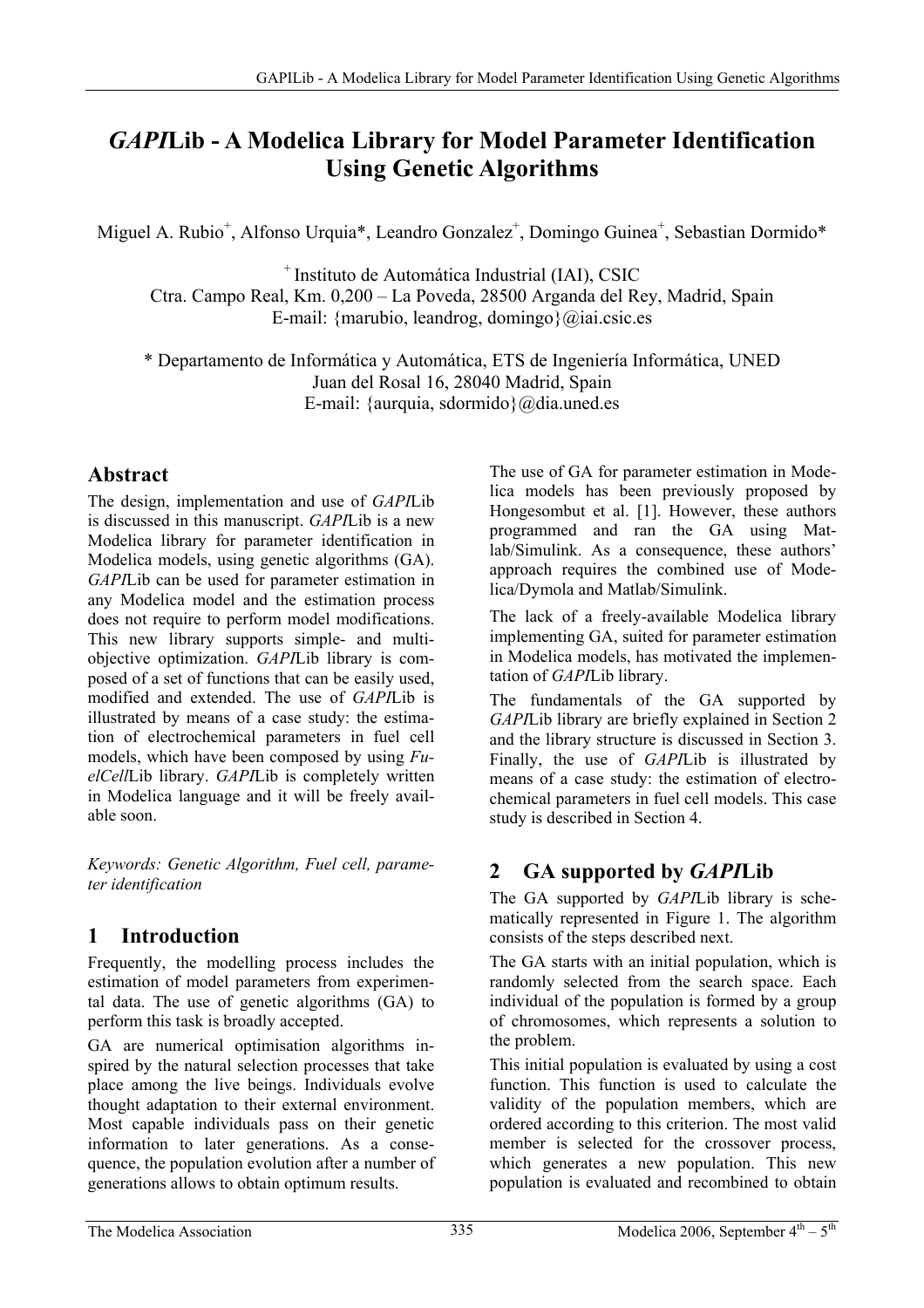a new generation, and so on. These steps of the algorithm are repeated until the stop condition is satisfied (see Figure 1).



Figure 1: GA supported by *GAPI*Lib

The GA supported by *GAPI*Lib includes several processes intended to improve the algorithm performance, such as:

- 1. *Elitism*. Most valid individuals are passed on to the next generation without being altered by genetic operators. Using elitism ensures that the best solution is never lost from one generation to the next.
- 2. *Mutation*. It is a genetic operator that introduces random changes on the individuals, maintaining genetic diversity from one generation of the population of chromosomes to the next. The purpose of mutation is to allow the algorithm to avoid local minima.

A candidate problem solution is a value selection of the parameters under estimation. These parameter values are included in the model and this is simulated. A "fitness function" is applied to the obtained model response in order to evaluate the candidate solution. The next candidate solution is obtained by applying different genetic operators. The new values of the parameters are included in the model, which is simulated, and so on.

### **3** *GAPI***Lib structure**

*GAPI*Lib has been programmed by combining the use of the scripting Modelica language (see Figure 2a) and of functions written in Modelica language

(see Figure 2b). The overall library structure is schematically represented in Figure 2.

The GA execution starts by running the script file GAPILib.mos. This file only contains the sentences required to execute the following two script files: GAPILIb INI.mos and GAPILib CYCLE (see Figure 2a). The purpose of these files can be summarized as follows:

- The script file GAPILIb INI.mos carries out the initialization of the *GAPI*Lib parameters and generates the initial population.
- The script file GAPILIb CYCLE performs the operations required to obtain the next generations. Its execution finishes when the stop condition is satisfied. The stop condition shown in Figure 2a is of the type: "N\_Cycle generations have been obtained". Other stop conditions are possible, e.g., "the calculated fitness value is smaller than a given value".

Further details about these two script files are provided next.

### **3.1 Script file GAPILIb\_INI.mos**

The script file GAPILIb INI.mos contains the required function calls to perform the following tasks (see Figure 2a):

- 1. To define the directory path and the name of the Modelica models. This is the only place where the user has to provide this information.
- 2. To set the value of the GA parameters, which are listed in Table 1.

| N Population  | Number of individuals in the popu-<br>lation.                                                    |
|---------------|--------------------------------------------------------------------------------------------------|
| N Parameters  | Number of parameters to identify<br>in the model (i.e., in $Model.mo$ ).                         |
| N Parents     | Number of parents of the popula-<br>tion selected to cross.                                      |
| N Elitism     | Number of elite individuals.<br>- If<br>N Elitism=0, then the Elitism<br>function is no applied. |
| N Cross Point | Number of crossing points.                                                                       |
| N Cycle       | Number of generations calculated.<br>This value sets the stop condition.                         |
| F Mut         | Probability of random modifica-<br>tion of an individual due to muta-<br>tion.                   |

Table 1: *GAPI*Lib's GA parameters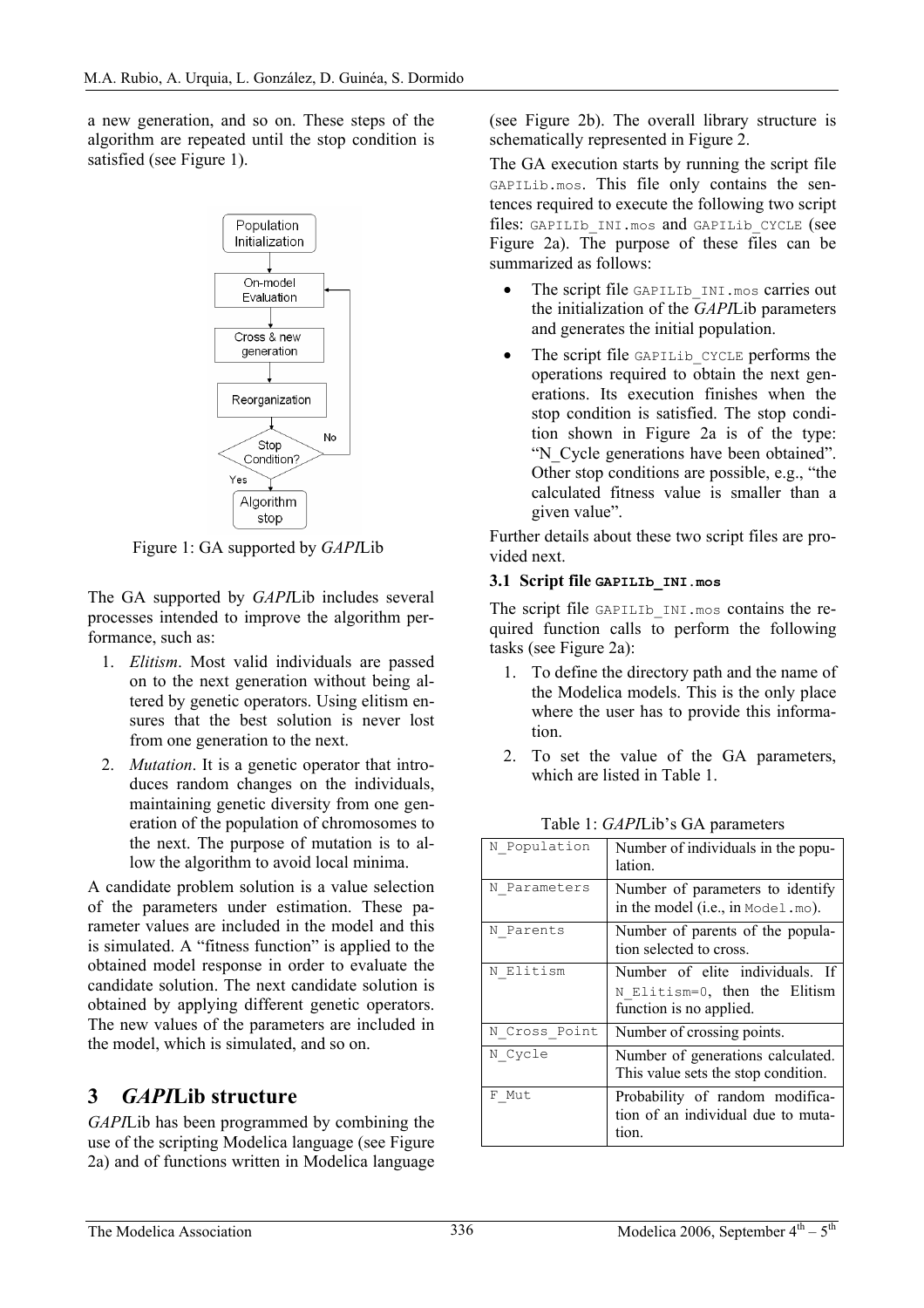

Figure 2: Schematic representation of *GAPI*Lib library architecture

- 3. To carry out the random selection of the crossing points used for the crossover process. The function Ram\_Gen\_ARENA is used to generate the pseudo-random numbers. This function implements the pseudo-random number generator used by Arena 7.0 simulation environment.
- 4. To select the initial population, which is composed of random elements. Again, the Ram Gen ARENA function is used for pseudorandom number generation. The user is allowed to select the range of each parameter under estimation. This capability allows to reduce the search space.
- 5. To read the experimental values used as a reference to fit the model. The Exp\_Adq\_SISO function is used to perform this task.

### **3.2 Script file GAPILIb\_CYCLE.mos**

The script file GAPILIb CYCLE.mos contains the required function calls to perform the following tasks (see Figure 2a):

1. To execute the script file GAPILib SIM SISO, that performs the simulation of the model Model.mo with the parameter values corresponding to each of the individuals of the population. The model is simulated as many times as individuals are in the population. The simulation results are stored and compared with the experimental

data. The  $EVAL}$  and  $F1$ <sup>+</sup> functions are used. All the population individuals are evaluated.

- 2. To sort the population individuals according to the fitness values previously calculated. The Fit Order function is used.
- 3. To pass on the elite individuals to the next generation. These individuals are not altered by crossover and mutation.



Figure 3: New generation obtained by crossover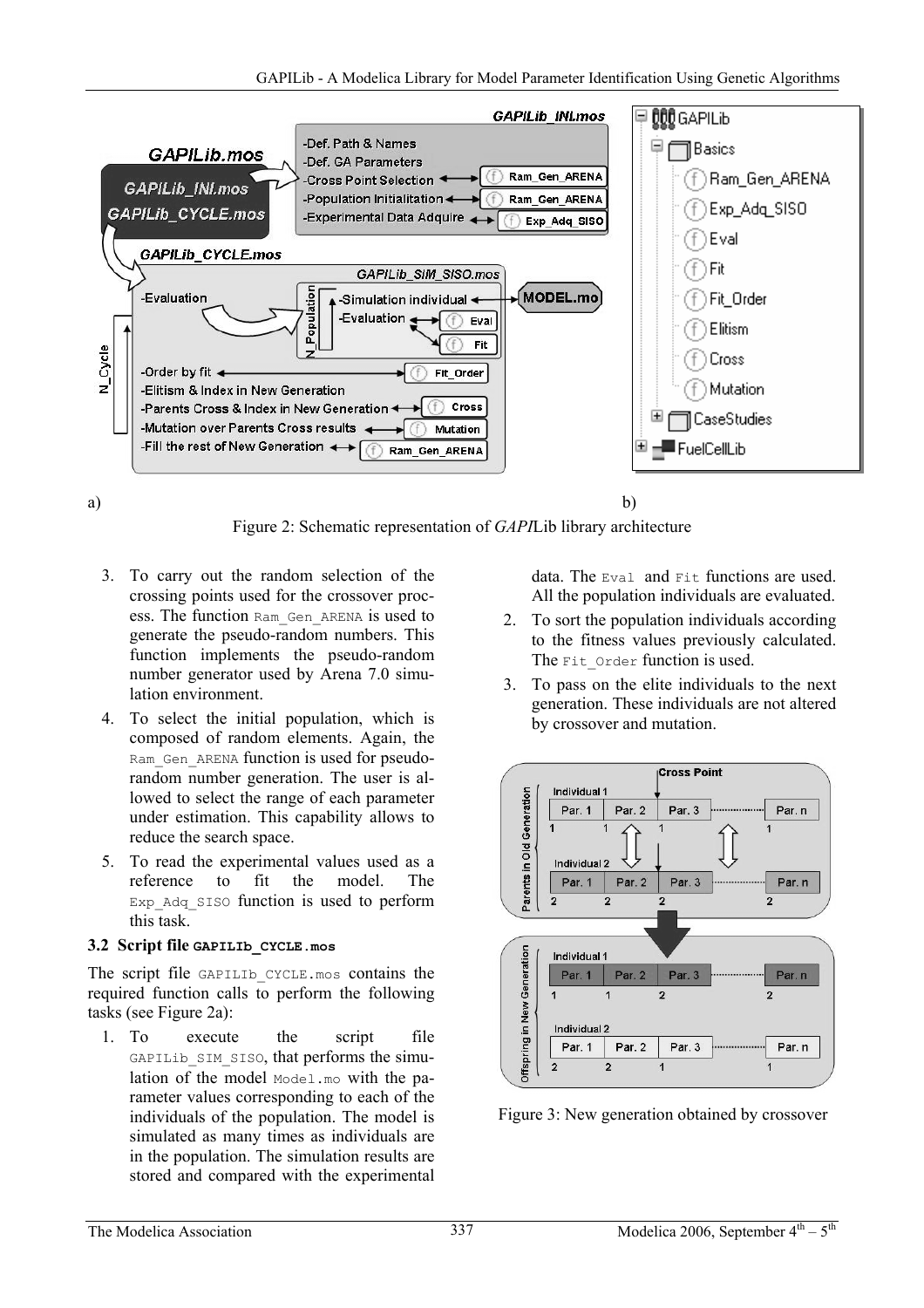| Function name | Input variables                                                                                                                                                                                                                                                                               | Output variables                                                                                                                                                                                                                                             |
|---------------|-----------------------------------------------------------------------------------------------------------------------------------------------------------------------------------------------------------------------------------------------------------------------------------------------|--------------------------------------------------------------------------------------------------------------------------------------------------------------------------------------------------------------------------------------------------------------|
| Ram_Gen_ARENA | Seed [1,6]: seed of ARENA algorithm<br>$\bullet$<br>N Ram: number of pseudo-random num-<br>$\bullet$<br>bers to generate                                                                                                                                                                      | Ram list: [1, N Ram]: Array of<br>$\bullet$<br>N Ram pseudo-random numbers                                                                                                                                                                                   |
| Exp Adq SISO  | namefile: name of .mat file where the<br>$\bullet$<br>experimental data is stored<br>Xmatrixname: name of X variable matrix<br>$\bullet$<br>Ymatrixname: name of Y variable matrix<br>٠                                                                                                       | State Exp Adq: state of experi-<br>$\bullet$<br>mental data<br>SizeMatrix [2]: size of the Xma-<br>$\bullet$<br>trixname and Ymatrixname ma-<br>trixes<br>Xexp: array of experimental X data<br>$\bullet$<br>Yexp: array of experimental Y data<br>$\bullet$ |
| Eval          | SimuPath: path of the model Model.mo<br>$\bullet$<br>SimuCaseStudyName: name of the model<br>$\bullet$<br>to simulate<br>Xexp: Array of experimental X data<br>$\bullet$<br>New Generation: complete set of popu-<br>lation values                                                            | DATASim Int: interpolated values<br>$\bullet$<br>with Xexp of model simulate result                                                                                                                                                                          |
| Fit           | DATASim Int: interpolated values with<br>$\bullet$<br>Xexp of model simulate result<br>Yexp: array of experimental Y data<br>$\bullet$                                                                                                                                                        | Eval Mod: fitness evaluation result<br>$\bullet$                                                                                                                                                                                                             |
| Fit Order     | Pop: population to be ordered<br>$\bullet$<br>Fit: fitness of all population<br>$\bullet$<br>Population: number of population indi-<br>$\bullet$<br>viduals<br>Parents: number of population parents<br>$\bullet$<br>Elitism: number of elitism individual<br>$\bullet$                       | Pop_Ordered: population sorted by<br>$\bullet$<br>fitness value                                                                                                                                                                                              |
| Cross         | Parents: number of population parents<br>$\bullet$<br>Elitism: number of elitism individual.<br>$\bullet$<br>OldGeneration: old generation of popu-<br>$\bullet$<br>lation ordered by fitness                                                                                                 | NewGeneration Cross: popula-<br>$\bullet$<br>tion obtained from elitism and cross-<br>over                                                                                                                                                                   |
| Mutation      | Nparameters: complete population pa-<br>$\bullet$<br>rameters of NewGeneration Cross<br>F Mut: mutation factor<br>$\bullet$<br>RamMut: pseudo-random number generated<br>$\bullet$<br>using Ram Gen ARENA. This number is<br>used to decide whether a parameter is mu-<br>tated and its value | NewGeneration Mut: population<br>$\bullet$<br>obtained after elitism, crossover and<br>mutation                                                                                                                                                              |

Table 2: Input and output variables of *GAPI*Lib functions

- 4. To cross the selected parents (the most capable individuals), using the crossing point calculated from GAPILIb\_INI. The Cross function is used. The algorithm implemented is shown in Figure 3.
- 5. To apply the Mutation function. The mutation factor is the probability used to mutate any parameter of an individual.
- 6. The new population is completed with random elements. The Ram Gen ARENA function is used.

The input and output variables of *GAPI*Lib functions are shown in Table 2. These functions are stored within the GAPILib.Basics package (see Figure 2b).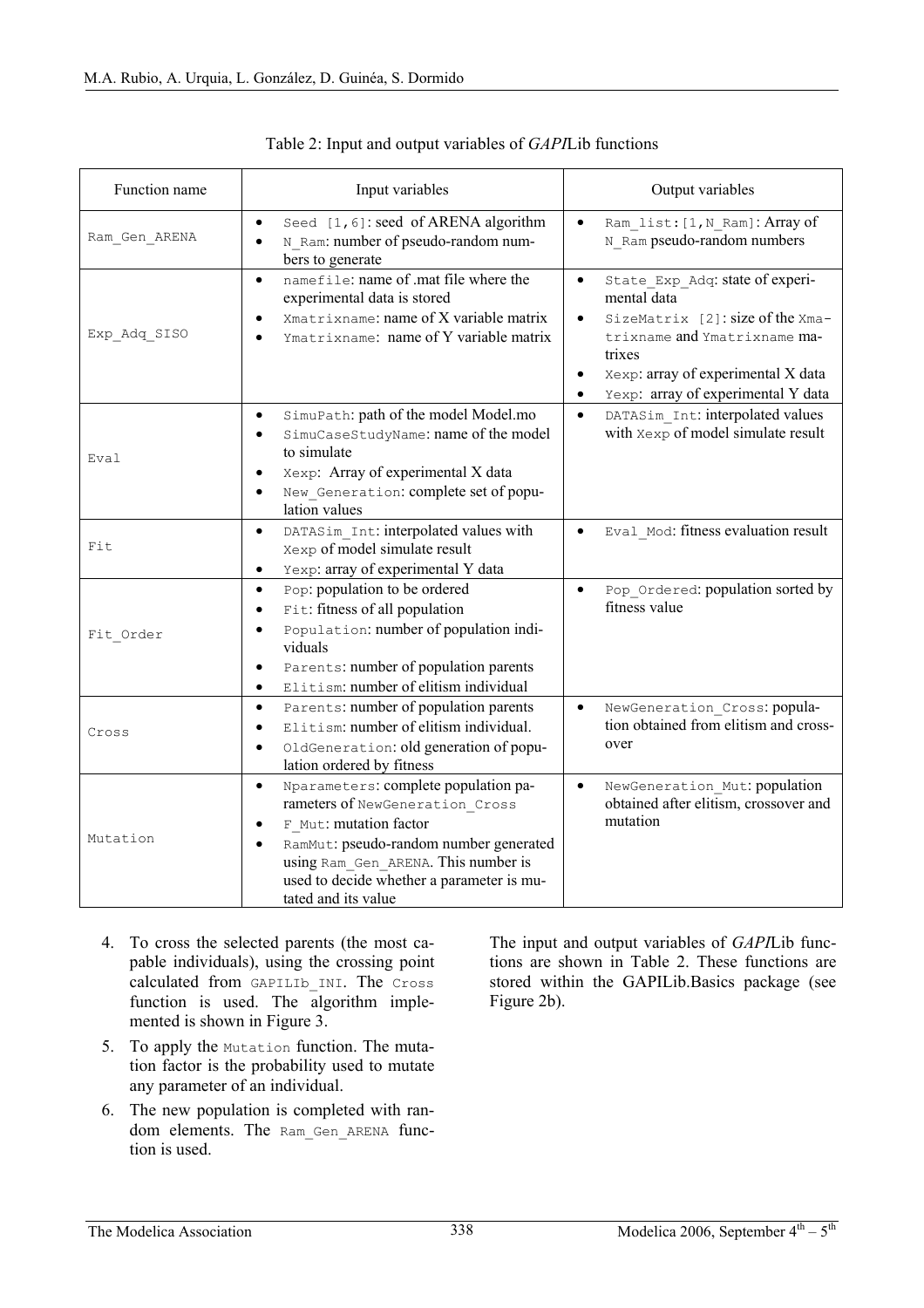### **4 Case study**

*GAPI*Lib has been successfully applied to the estimation of electrochemical parameters in fuel cell models composed by using *FuelCell*Lib. The packages and models of *FuelCell*Lib are shown in Figure 4. Further information about this free Modelica library can be found in [2].



Figure 4: Packages and models of *FuelCell*Lib

The obtained models can be used to simulate the steady-state and the dynamic behavior [3,4,5] of the fuel cells along their complete range of operation. For instance:

- The experimental and simulated polarization curve (I-V) of a fuel cell is shown in Figure 5.
- The experimental and simulated fuel cell voltage, obtained in response to step changes in the load, is shown in Figure 6a.
- The simulated vs. experimental data of the water long-term effect is shown in Figure 6b. The simulation reproduces: (1) the slow voltage rise due to the membrane hydrate; and (2) the voltage fall due to the water flooding of the cathode.

Next, the these three fitness processes are discussed.

The experimental data used in this work have been obtained in the laboratory of renewable energy of the IAI, CSIC.



Figure 5: Fuel-cell polarization curve: (o) experimental; (--) simulated using *FuelCell*Lib



b)

Figure 6: Experimental  $\Box$  and simulated using *FuelCell*Lib (- -). Time [s], X axis. Voltage [V], Y axis. a) Fuel cell voltage in response to step changes in the load. b) Long-term effect of the water, with constant load.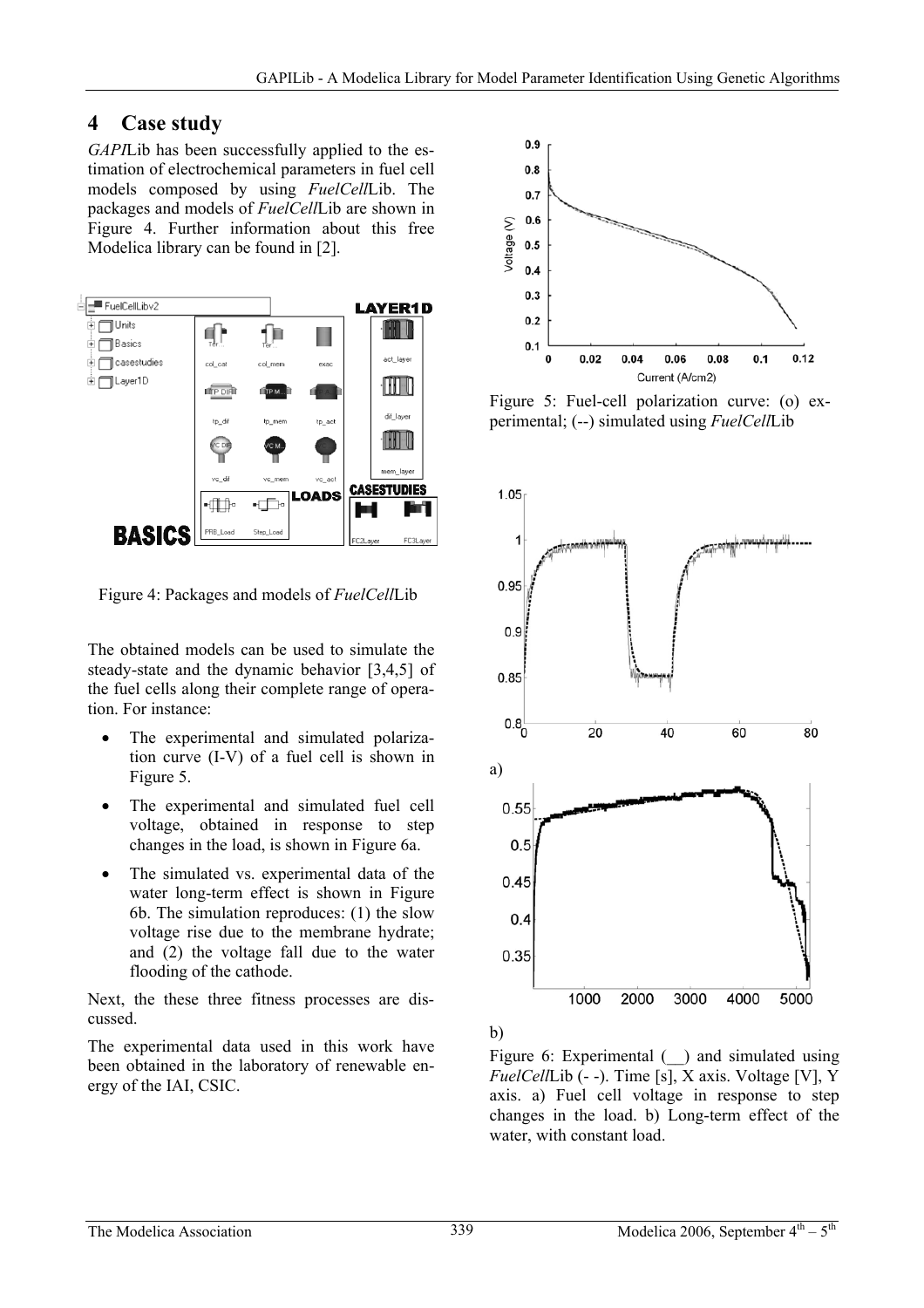#### **4.1 Fitness of the polarization curve**

In order to obtain the polarization curve, the model has to be simulated, for each of the operation points composing the curve, until the steadystate is reached.

The parameters identified to fit the polarization curve are shown in Table 3. In all experiments, one crossing point was used. The fitness function is defined as the sum of the quadratic differences between the experimental and the simulated values of the variable. I.e.:

$$
Fit = \sum (Y_i - \hat{Y}_i)^2
$$
 (1)

The GA parameters are set to the following values:

- The stop condition is satisfied after 5000 generations.
- Each population was composed of 100 individuals.
- The mutation factor was 0.25.
- 70 parents and one elite element were used in each generation.

The values of a parameter obtained with best fitness value are shown in the Table 4.

| Table 3: Parameters to estimate |                                    |  |
|---------------------------------|------------------------------------|--|
| Parameter                       |                                    |  |
| A                               | Tafel slope                        |  |
| $I_n$                           | Inner current density              |  |
| Ιo                              | Exchange current density           |  |
| B                               | Mass transfer slope                |  |
| R                               | Inner area specific resistance     |  |
| $\mathbf{l}_{\text{lim}}$       | Limiting transport current density |  |

| Table 4: Result of the fitness |  |  |  |
|--------------------------------|--|--|--|
|--------------------------------|--|--|--|

| Parameter                           | Value                   |
|-------------------------------------|-------------------------|
| A(V)                                | 0.0390                  |
| $I_n$ (A cm <sup>-2</sup> )         | $1.4 \times 10^{-3}$    |
| Io $(A \text{ cm}^{-2})$            | $1.5856 \times 10^{-6}$ |
| B(V)                                | 0.0918                  |
| R $(\Omega \text{ cm}^2)$           | $7.2860 \times 10^{-4}$ |
| $I_{\text{lim}}(A \text{ cm}^{-2})$ | 0.2265                  |

#### **4.2 Fitness of the fuel cell voltage in response to step changes in the load**

It is this case, *GAPI*Lib is used to estimate the values of the four parameters shown in Table 5. The GA parameters are set to the following values:

- The stop condition is satisfied after 200 generations.
- 150 individuals were used in each population.
- A factor of mutation of 0.25 was applied.
- 100 parents were used in each generation.
- One elite element was used.

The obtained values of the parameters are shown in the Table 6.

| Table 9. I alaments to estimate |                                      |
|---------------------------------|--------------------------------------|
| Parameter                       |                                      |
| $R_{\rm inf}$                   | Down resistance value                |
| $R_{\rm sup}$                   | High resistance value                |
| $C_{dI}$                        | Doble layer capacitance              |
| k.                              | Electrical conductivity od the solid |

Table 5: Parameters to estimate

#### Table 6: Results of the fitness

| Parameter                            | Value   |
|--------------------------------------|---------|
| $R_{\text{inf}}(\Omega \text{ m}^2)$ | 0.03315 |
| $R_{\text{sup}}(\Omega \text{ m}^2)$ | 51      |
| $C_{dl}$ (F m <sup>-2</sup> )        | 10.12   |
| $k_s(S \, m^{-1})$                   | 0.01    |

#### **4.3 Fitness of the long term effect of water on the fuel cell voltage with constant resistance load**

To carry out this experiment, the fuel cell model was modified in order to reproduce the variation of the membrane conductivity. The parameters used to fit the model are shown in Table 7.

The GA parameters are set to the following values:

- The stop condition is satisfied after 700 generations.
- 70 individuals were used in each population.
- A factor of mutation of 0.15 was applied.